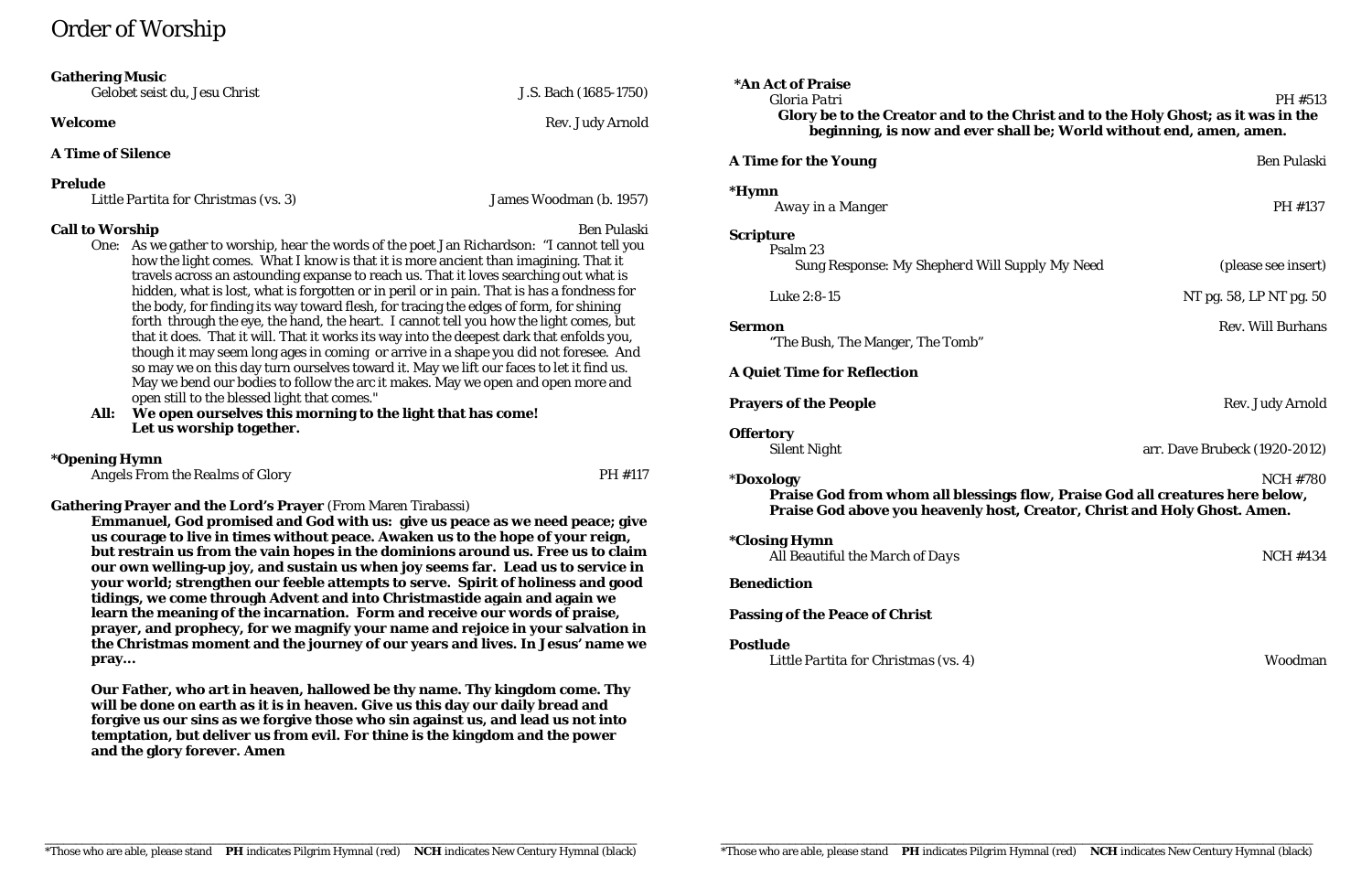# Today's Worship Service

**Sanctuary Flowers** 

Today's Chancel flowers are given to the glory of God, and in loving memory of Stephen Leahy and Timothy Beckett Jr., by the McCall -Taylors .

# Meet Our Church

**First Congregational Church in Winchester, UCC,** *An Open and Affirming Congregation* 21 Church Street, Winchester, MA 01890 781-729-9180 -9180 **www.fcc -winchester.org** facebook.com/fccwucc Text FCCW to 22828 to join our email list

*We are a Christ -centered, nurturing community: growing in faith, serving in love, welcoming all with joy.*

The Congregation, Ministers To The World Rev. William Burhans, Lead Pastor Rev. Ms. Judith B. Arnold, Associate Pastor Ms. Kathleen Zagata, RN, MS, CS, Minister of Congregational Health & Wellness Ms. Jane Ring Frank, Minister of Music & Worship Arts Mr. Ben Pulaski, Minister of Faith Formation: Children & Youth Ms. Sarah Marino, Office Manager Mr. Tyler Campbell, Sexton Mr. Jeffrey Mead, Organist Rev. Dr. Kenneth Orth, Pastoral Counselor (Affiliate)

# **Dece mber 31 , 2017**

First Sunday after Christmas 10:00 Worship Service

# Welcome!

We are happy you have joined us today for worship. We hope that in the coming hour of quiet, song, prayer, sacred scripture, and communal gathering, you will awaken more fully to God's presence in your life and the world around us.

### **Restrooms**

Restrooms are located down the stairs as you first enter the front doors of the church.

### **Accessibility**

We now have an inductive hearing loop for those whose hearing aids have Telecoil (ask your audiologist). Listening devices are also available in the back. For our coffee hour in Chidley Hall, an elevator is located out the doors to the right of the front chancel area and down the hall. Please ask a greeter if you need assistance.

### **Childcare**

Children are always welcome in the sanctuary! We appreciate the sounds of little ones among us. If you'd prefer, there are trained caregivers in our a nursery on the floor beneath the sanctuary. Ask a greeter if you need help finding it.

### **Family Room**

There is also a comfortable room with water, sofas, chairs, carpet and a video link to the service for when you need more room to attend to your family. It is located just outside the doors to the right of the front chancel area.

#### **Children (Stepping Stones) and Youth Church School**

Classes for children and youth in pre -k through 12th grade are taught during worship. Families begin the worship service together in the sanctuary. Children are then invited to join us at the front (if they are comfortable) for the Time for the Young. Afterwards, the children and youth are led to their classrooms by their teachers.

### **Get connected!**

Please tell us about yourself and/or request a prayer by filling out a Welcome/Prayer Request Card found in each pew and place it in the offering plate when it passes. We look forward to getting to know you at Coffee Hour, held downstairs immediately following the service.